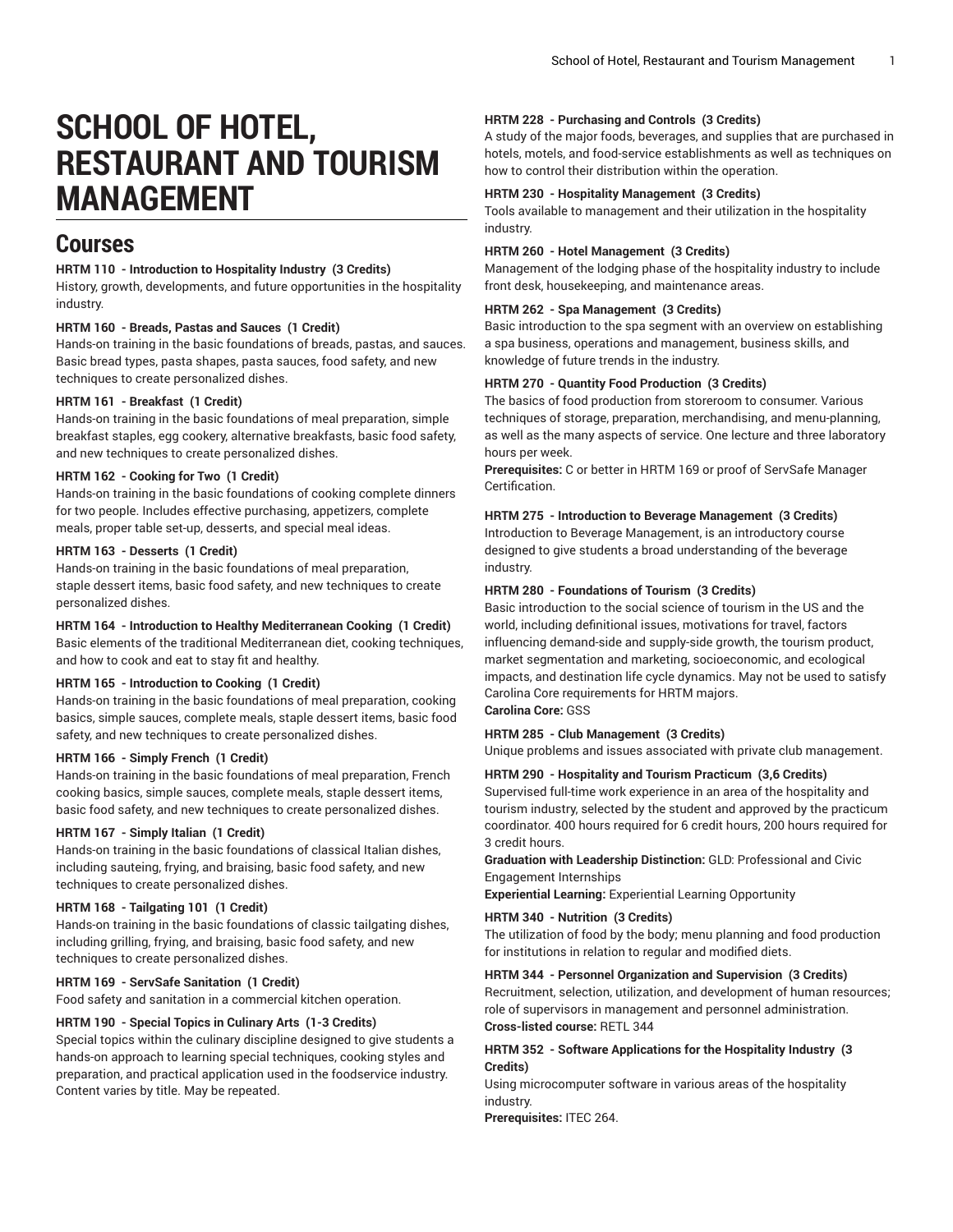# **HRTM 355 - Physical Plant Design (3 Credits)**

Design, equipment, and maintenance of hospitality facilities.

#### **HRTM 357 - Hotel and Restaurant Law (3 Credits)**

A comprehensive overview of laws and regulatory agencies governing the lodging and food services industries. **Prerequisites:** C or better in SPTE 240.

# **HRTM 362 - Wedding Planning and Management (3 Credits)**

Sociocultural, political, economic, religious, and legal influences on wedding planning and business strategies will be explored as background to practices relevant to successful wedding planning and consultancy for diverse clients.

# **HRTM 364 - Conference and Meeting Planning (3 Credits)**

Planning and managing conferences and meetings in the tourism industry.

# **HRTM 370 - Restaurant Food Production Management (3 Credits)**

Management techniques and operating problems in food service operations. One lecture and five laboratory hours per week. **Prerequisites:** HRTM 270.

# **HRTM 372 - Catering Management (3 Credits)**

Management techniques, including planning, production, and performance of off-premise catering. **Prerequisites:** HRTM 270.

# **HRTM 375 - Wine, Beverage and Culture (3 Credits)**

This course provides a broad base of knowledge, covering all commercially relevant beverages including origins, tradition and culture.

# **HRTM 376 - Contract Foodservice Management (3 Credits)**

Issues related to the management of contract foodservice accounts.

# **HRTM 381 - Travel and Destination Management (3 Credits)**

Describes role of travel agencies, tour operators, tour guides, transportation providers, and attractions as critical sectors within the travel industry.

**Prerequisite or Corequisite:** HRTM 280.

### **HRTM 382 - Travel and Tourism Law (3 Credits)**

This course focuses on legal issues affecting the tourism industry, including international travel law, travel litigation, liability, and topics specific to travel agencies, carriers, attractions, and destinations.

# **HRTM 383 - Ecotourism (3 Credits)**

Focuses on tourism that is nature-based and entails a learning component while being managed for environmental, economic, and sociocultural sustainability.

**Prerequisite or Corequisite:** HRTM 280.

#### **HRTM 384 - Cultural and Heritage Tourism (3 Credits)**

The effective presentation, development, management, and marketing of cultural and heritage tourist attractions, including battlefields, plantations, and pilgrimage sites. **Prerequisite or Corequisite:** HRTM 280.

# **HRTM 386 - Tourism Festival Planning and Management (3 Credits)**

Planning, marketing, sponsorship, budgeting, management, impacts, and evaluation of successful and sustainable special tourism festivals are discussed from both a theoretical and practical perspective. **Prerequisite or Corequisite:** HRTM 280.

#### **HRTM 387 - Cruise Ship Industry (3 Credits)**

Organization, market segmentation, marketing, design, anatomy of experience, environmental and social impacts, health and safety, and trends within cruising.

**Prerequisite or Corequisite:** HRTM 280.

#### **HRTM 388 - Resort Development and Management (3 Credits)**

Examines effective practices in the sustainable planning, development, and management of resorts and spas, including host community relations, social effects, design, marketing, operations, finance, and recreation programming.

**Prerequisite or Corequisite:** HRTM 280.

#### **HRTM 389 - International Tourism Field Experience (3 Credits)**

An experiential field trip where students evaluate selected tourism issues and products in an international destination. **Prerequisite or Corequisite:** HRTM 280.

**HRTM 390 - Special Topics in HRTM (3 Credits)** Concepts, issues, and trends in the hospitality and tourism industry.

#### **HRTM 399 - Independent Study (1-6 Credits)**

Contract approved by instructor, advisor, and department head is required for undergraduate students.

**Graduation with Leadership Distinction:** GLD: Research

# **HRTM 410 - HRTM Current Issues (3 Credits)**

Issues and problems concerning the hospitality industry.

#### **HRTM 421 - Hospitality Financial Management (3 Credits)**

Financial decision making including ratio analysis, asset management, leverage, short, intermediate, and long-term financing in the hospitality industry.

**Prerequisites:** RETL 262.

#### **HRTM 428 - Sustainable Foodservice Systems (3 Credits)**

Factors affecting the food supply in the United States and world. The class will explore the economic, political, legal, and societal forces affecting the distribution system of our food supply. **Prerequisites:** HRTM 228.

# **HRTM 440 - Services Management for Hospitality and Tourism (3 Credits)**

Management issues pertinent to quality service delivery in hospitality and tourism organizations.

**HRTM 450 - Hospitality and Tourism Marketing (3 Credits)**

Application of marketing principles and promotional techniques to the hospitality and travel industry.

# **HRTM 455 - Hospitality Sales Management (3 Credits)**

Basic sales management policies and procedures within the hospitality industry with emphasis on sales planning, preparation, presentations and client contact within hospitality organizations. **Prerequisite or Corequisite:** HRTM 260.

#### **HRTM 470 - Current Issues in Nutrition (3 Credits)**

Basic nutrition concepts as a foundation to address nutrition, health trends, concerns, and current nutritional issues in the modern world. **Prerequisites:** HRTM 340.

# **HRTM 473 - Club Cuisine and Service (3 Credits)**

Advanced topics in the management of production and service techniques for private clubs. **Prerequisites:** HRTM 270, HRTM 285.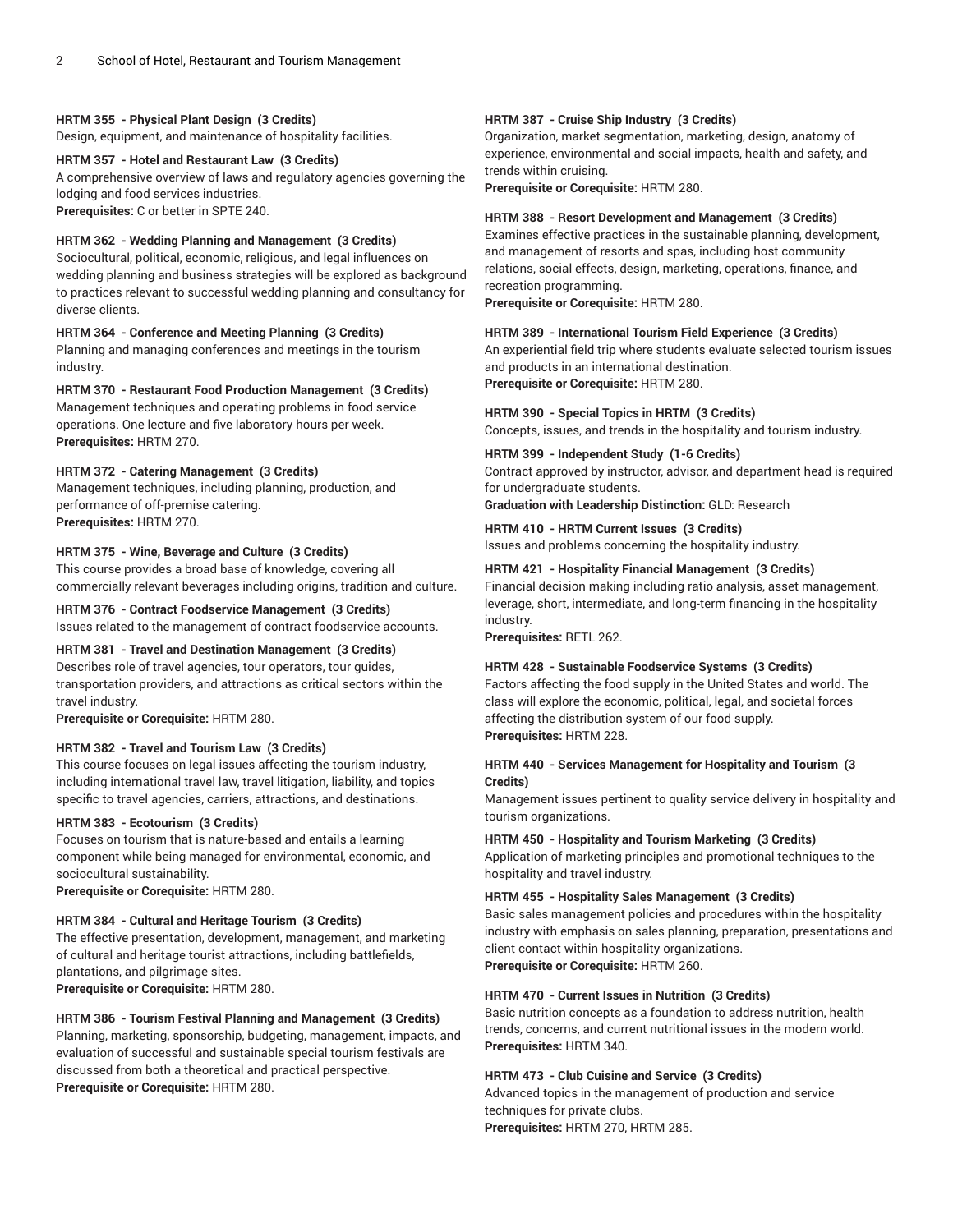# **HRTM 475 - Wines and Spirits in Food Service Establishments (3 Credits)**

Management overview and operating problems of beverages in the hospitality industry.

### **HRTM 476 - Craft Beer (3 Credits)**

Study of craft beer through exploration of current trends, countries of origin, beer styles, flavor profiles, food flavor pairings and best business practices. Students must be 21 years old.

# **HRTM 481 - Analytical Techniques in Tourism and Hospitality (3 Credits)**

Examination and application of analytical and research methods to tourism and hospitality problems. **Prerequisites:** STAT 201 or equivalent.

**Graduation with Leadership Distinction:** GLD: Research

# **HRTM 482 - Sustainable Tourism Planning and Policy (3 Credits)**

Principles and practice of tourism planning fostering sustainable tourism development at international, national, state, regional, local and site levels.

# **HRTM 483 - Tourism Economics (3 Credits)**

Macro- and microeconomic dimensions of tourism are considered in relation to the demand and supply of tourism products at the national, state, regional, and local levels.

**Prerequisites:** ECON 224.

# **HRTM 485 - Sustainable Tourism (3 Credits)**

Principles and practices of environmental, economic, and sociocultural sustainability in tourism are described and analyzed.

#### **HRTM 490 - Hospitality Management Strategies (3 Credits)**

Contemporary management strategies applied to the hospitality industry. **Prerequisites:** MGMT 371.

#### **HRTM 495 - Hospitality and Tourism Internship (6 Credits)**

Structured industry practical experience in a hospitality or tourism company. 400 hours required.

# **Graduation with Leadership Distinction:** GLD: Professional and Civic Engagement Internships

**Experiential Learning:** Experiential Learning Opportunity

# **HRTM 518 - Hospitality Human Capital and Talent Management (3 Credits)**

This course will help students learn and apply concepts comprising talent management, including the role that talent management plays in the strategic management of hospitality and tourism operations, diversity, recruitment, selection, training and development of talent within the organization, as well as performance management for hospitality supervisors and management.

# **HRTM 521 - Revenue Management in the Hospitality Industry (3 Credits)**

Examination of revenue management in the hospitality industry with an emphasis on the theory and dynamics of revenue management, the implementation of capacity management, forecasting and discounting. **Prerequisites:** HRTM 450.

**Corequisite:** HTRM 421.

# **HRTM 537 - Diversity and Inclusion in the Hospitality and Tourism Industry (3 Credits)**

Multicultural, multiracial, and multiethnic factors within the hospitality and tourism industry.

**Prerequisites:** MGMT 371 or RETL 344.

# **HRTM 550 - Theme Park and Attractions Management (3 Credits)**

This course will give students an overview of the theme park and attractions industry. We will explore each of the areas of this industry including: history, venues, resources, ride operations, merchandising, food service and design.

# **HRTM 557 - Security Management of Hotels and Restaurants (3 Credits)**

Individualized security programs, procedures, legal issues, and review of local, state, and federal laws that apply to the lodging and restaurant industry.

**Prerequisites:** HRTM 357 or equivalent.

#### **HRTM 560 - Advanced Lodging Management (3 Credits)**

Advanced principles of the management of hotels and resorts. **Prerequisites:** HRTM 260.

**Graduation with Leadership Distinction:** GLD: Professional and Civic Engagement Leadership Experiences **Experiential Learning:** Experiential Learning Opportunity

**HRTM 564 - Advanced Meeting Management (3 Credits)**

Analysis of current issues and problems in the meetings industry with emphasis on planning, organizing, managing, and enhancing meetings. **Prerequisites:** HRTM 364.

# **HRTM 565 - International Lodging Management (3 Credits)**

Analysis of the structure of international lodging companies, challenges of marketing U.S. lodging companies abroad, and cultural differences in international management.

**Prerequisites:** HRTM 260.

# **HRTM 567 - Timeshare and Vacation Ownership Management (3 Credits)**

Management of the timeshare and vacation ownership industry.

#### **HRTM 570 - Managing Food Service Operations (3 Credits)**

An advanced study of the food-service industry and its operations both internally and externally to the physical plant. **Prerequisites:** HRTM 270.

# **HRTM 574 - The Global Business of Beverage Management (3 Credits)**

The Global Business of Beverage Management, exploring the global beverage industry from product management perspective, from raw materials to end user.

**Prerequisites:** C or better in HRTM 475 or HRTM 575.

# **HRTM 575 - Advanced Topics in Wine (3 Credits)**

A viticultural and enological study of wine and wine regions around the world; from the vineyard to the table including grape varietals, wine regions and wine service. Students must be 21 years old. **Prerequisites:** HRTM 475.

#### **HRTM 576 - Franchising within the Hospitality Industry (3 Credits)**

This course will focus on the study of multi-unit and franchise operations within the hospitality and tourism industry. **Prerequisites:** C or better in MGMT 371.

#### **HRTM 580 - Adventure Travel Management (3 Credits)**

Analysis of the adventure travel industry throughout the world, with emphasis on the management, marketing, and operation of an adventure travel business.